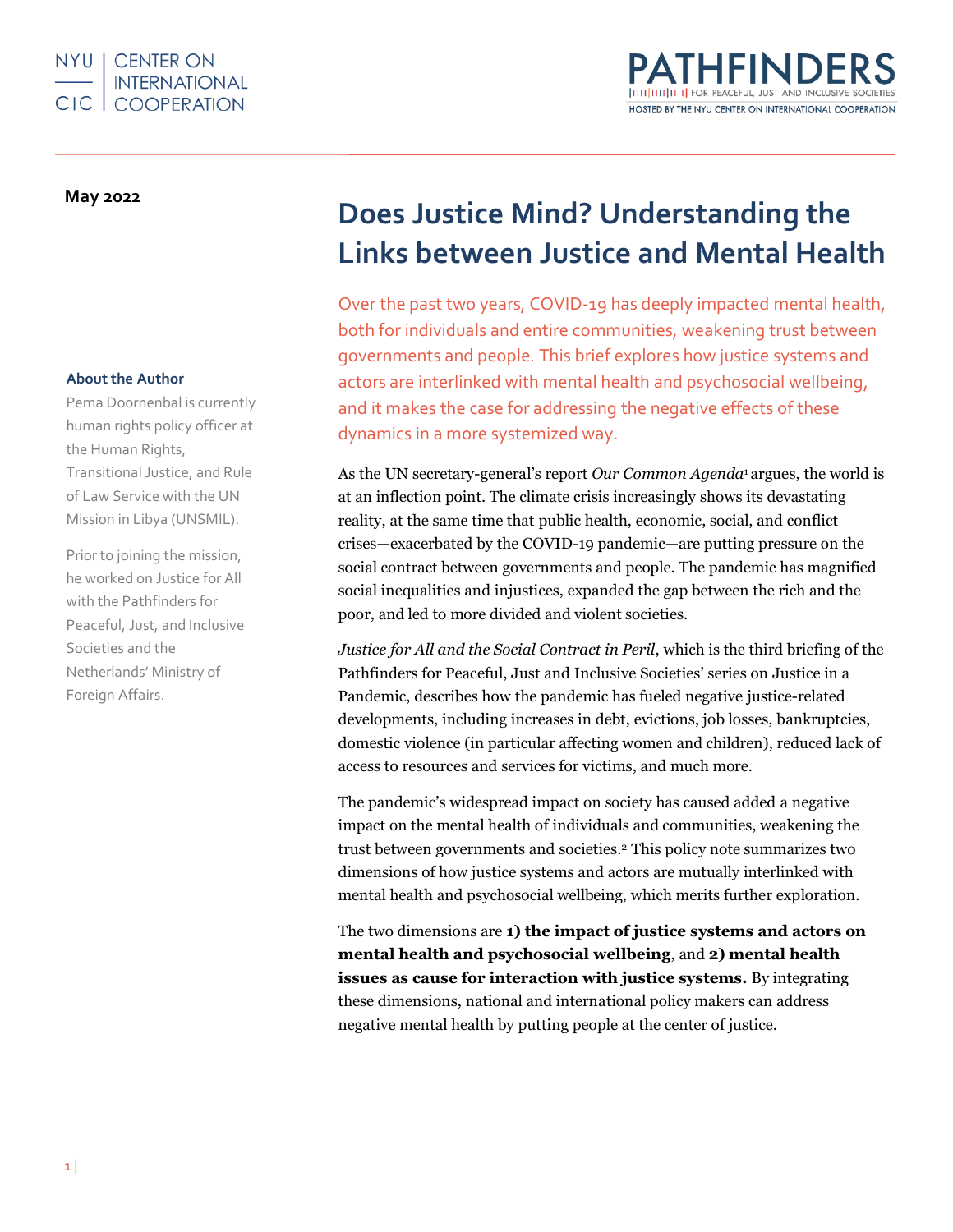"There comes a point where we need to stop just pulling people out of the river. We need to go upstream and find out why they're falling in."

Desmond Tutu

## **Introduction**

As argued in the third briefing, the pandemic has increased reliance on justice systems and actors, ranging from regulating virus containment measures to dealing with the impact of these same measures, like domestic violence and economic problems. Recent research has increasingly shown how traumatic events, such as violence or stressful interactions with justice actors, can lead to serious mental health problems like post-traumatic stress disorder and depression. In parallel, literature demonstrates how people with mental health issues are already more likely to interact with justice systems.

Data shows how significant parts of populations from all around the globe suffer from mental health issues. According to 2021 statistics from Johns Hopkins Medicine, <sup>3</sup> an estimated 26 percent of Americans aged 18 and older suffer from a diagnosable mental disorder in any given year. Women are nearly twice as likely to suffer from major depression than men. In Germany, it is estimated that 25 percent of the adult population suffers from negative mental health. <sup>4</sup> In 2018, the South African College of Applied Psychology calculated that one in six South Africans suffer from negative mental health. When crime and traffic accidents are taken into account, it is estimated that about 60 percent of South Africans could be suffering from post-traumatic stress.<sup>5</sup> In India in 2017, one in seven people were affected by various types of mental disorders.<sup>6</sup>

The 2019 *Justice for All* report by the Task Force on Justice highlights that 5.1 billion people lack meaningful access to justice and proposes to put people at the center of justice systems and justice at the heart of sustainable development.<sup>7</sup> If we put people at the center of justice systems, and we know a significant number of these people face mental health issues, it seems selfevident to integrate and systematize mental health and psychosocial support (MHPSS) into justice policies, strategies, and programing.

It is encouraging to see that research and data on the interlinkages between justice systems and actors and mental health are rapidly increasing in highincome countries, showing the potential positive impact of recognizing and addressing people's justice needs on the mental health and psychosocial wellbeing of individuals and communities. This research and data can inform policymaking and contribute to more adequate justice programming at the domestic level and in international support to justice and rule of law. By contrast, similar research and data is more difficult to find for low-income countries. Therefore, **this note recommends further research and the collection of data on these interlinkages, especially in low-income countries**.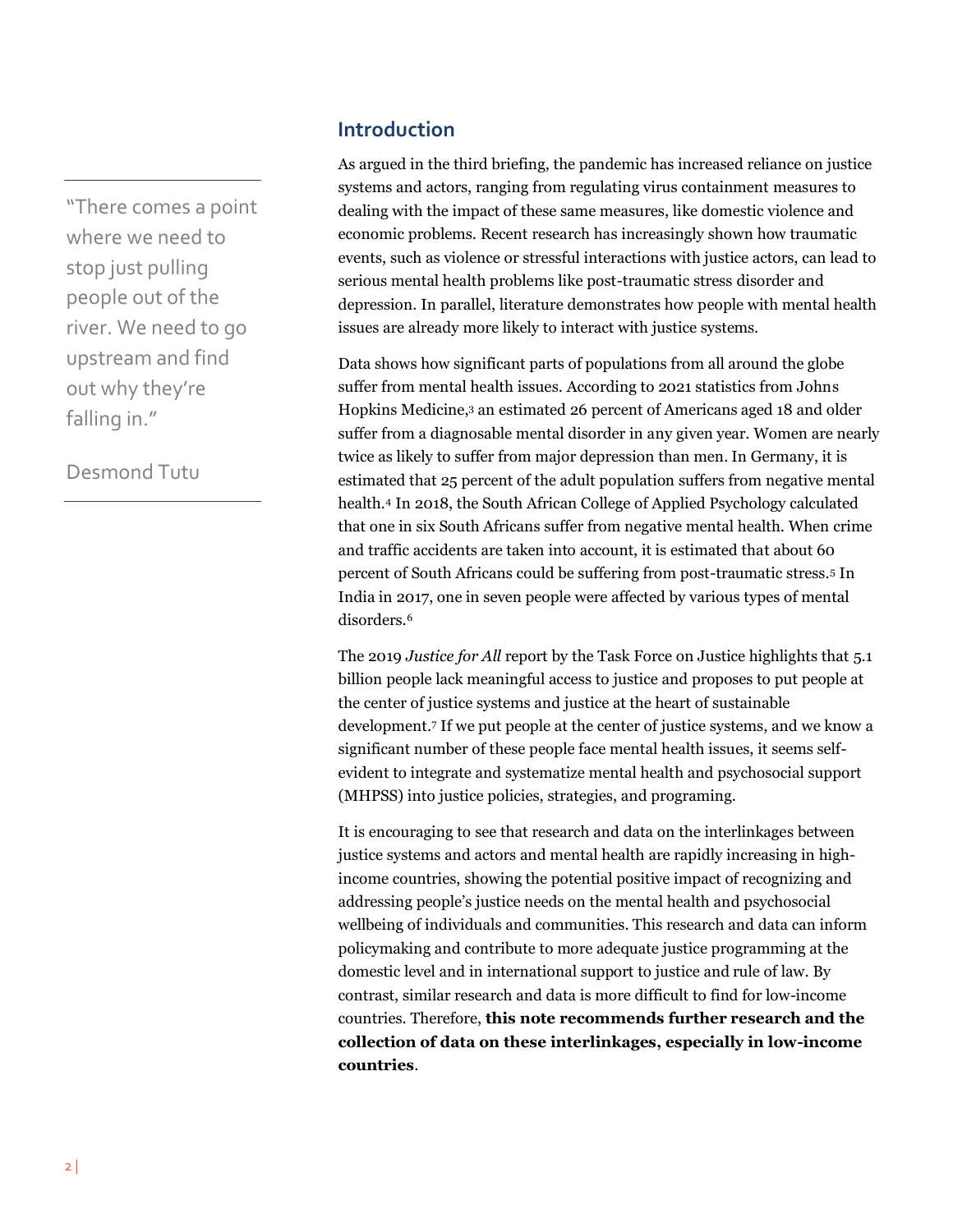*This note takes the following interpretations of "justice systems," "justice actors," and "people-centered justice" as a starting point.* 

**Justice systems** are *the legislative, institutional, and organizational systems and actors that exist in society to resolve and prevent people's justice problems*. <sup>8</sup> These systems and areas can refer beyond formal systems. This paper understands *those who work in these systems* as **justice actors**, like judicial or police officers (formal system) or traditional elders or chiefs (informal system). This policy paper draws more on the interlinkages between formal justice systems and mental health than on informal systems, mainly because more substantial research and data was found on the former.

**People-centered justice** *starts with an understanding of people's justice needs and designs solutions to respond to them. It is delivered by a justice system that is open and inclusive, and that works in collaboration with other sectors such as health, education, housing, and employment. People-centered justice places justice at the heart of sustainable development—as a lever for reaching the furthest behind, creating conditions for shared prosperity, and promoting peace and inclusion. It puts people at the center of justice systems and starts with an understanding of what works to meet their justice needs. Ultimately, it moves from justice for the few to justice for all—with a call for a transformation of ambition and a sustained effort to provide billions more people with access to justice*. 9

The impact of justice systems and actors on mental health and psychosocial wellbeing

The interaction of people with justice systems and actors can heavily impact the mental health of individuals and communities. A 2021 Justice Needs and Satisfaction survey in the United States by the Hague Institute for the Innovation of Law found that 39 percent of **people with legal problems experienced a negative impact on their mental health**. <sup>10</sup> Research from the 2017 UNDP report *Journey to Extremism in Africa*, shows that grievances and limited confidence towards governments are highly related to joining violent extremism. Of the reports' 718 interviewees, 71 percent were **triggered by a government action to join a violent extremist group**. These government actions include the arrest or killing of a family member or friend by justice actors.<sup>11</sup>

**Traumatic events with justice actors, like experiencing** police violence or stressful and oppressive interactions, can lead to serious mental health problems, such as post-traumatic stress disorder (PTSD) and depression. Ample evidence originates from the United States of America. A study on the impact of police actions on the mental health of Black Americans found significant associations between these interactions and psychotic experiences,

Traumatic events with justice actors, like experiencing police violence or stressful and oppressive interactions, can lead to serious mental health problems, such as PTSD and depression.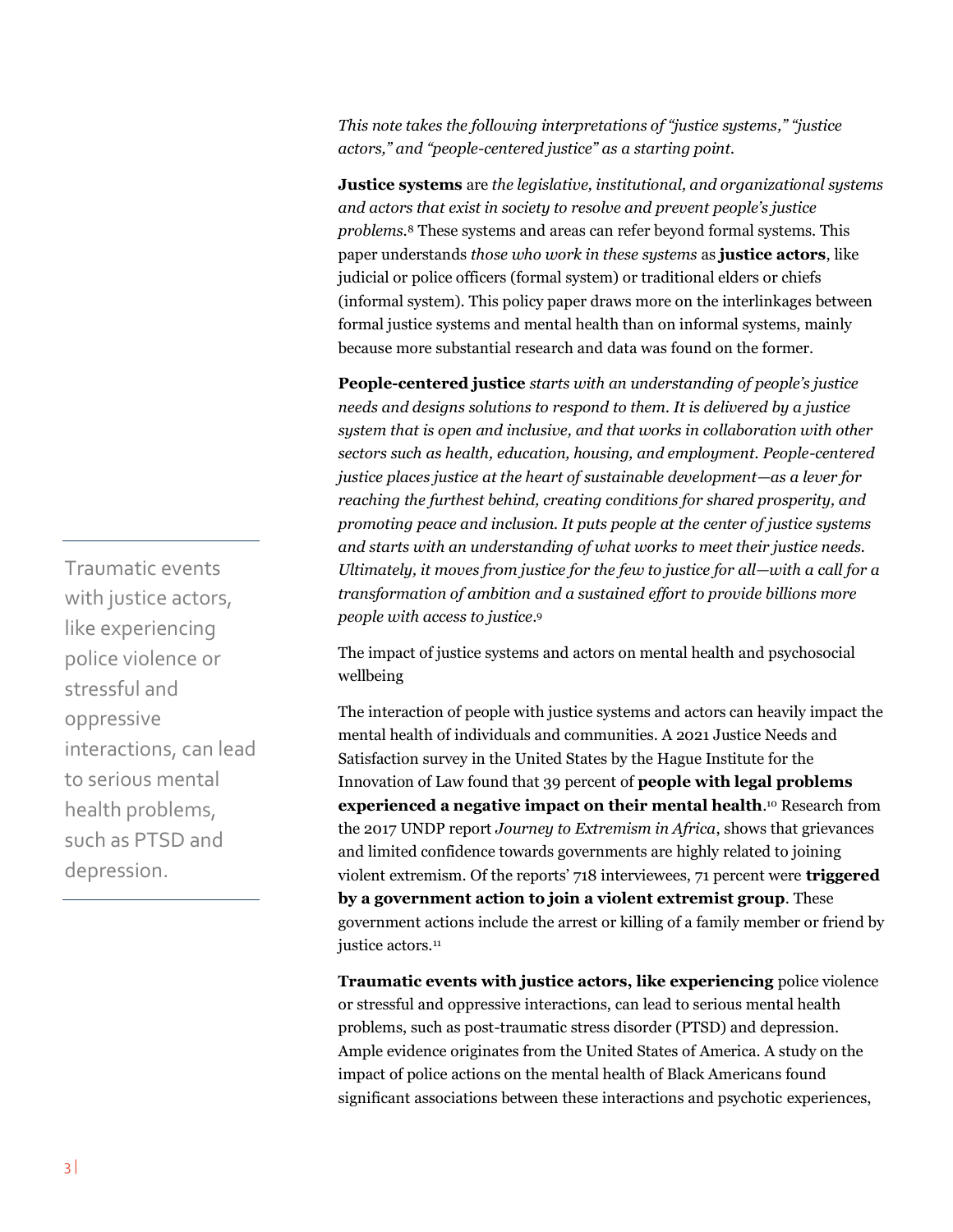psychological distress, depression, PTSD, anxiety, and suicidal ideation and attempts. <sup>12</sup> Another study found that people who reported more intrusive police contact experienced increased trauma and anxiety symptoms. <sup>13</sup> People who reported fair treatment during encounters with law enforcement had fewer symptoms of PTSD and anxiety. Inmates who were exposed to the use of force during their arrest experienced a greater number of manic and depressive symptoms than inmates who were not exposed to the use of force by the police. <sup>14</sup> A 2017 study by Sugie and Turney showed that *"*arrest is deleteriously associated with mental health, and arrest accounts for nearly half of the association between incarceration and poor mental health."<sup>15</sup> Sugie and Turney found similar associations across ethnicities but argue that due to ethnic disparities in contact during an arrest, criminal justice interactions exacerbate minority mental health inequalities. Results of their study showed that adolescents from disadvantaged areas have greater associations between contact with criminal justice and impact on their mental health. This is particularly the case in the event of arrest and incarceration.

Literature has increasingly demonstrated the **negative impact of incarceration on mental health**. A 2019 study from Bacak et al,<sup>16</sup> which is among the first studies to provide quasi-experimental evidence on the mental health effects of the timing of incarceration, found that incarceration is more harmful at a younger age. According to Evans-Chase, <sup>17</sup> incarcerated youth are a population at risk for poor social, behavioral, and developmental outcomes. Traumatic experiences during arrest and incarceration can stunt neurological growth of youth, negatively impacting the development of self-regulatory areas in the brain.

Incarceration affects more than the individual. Bowleg et al<sup>18</sup> and Hatzenbuehler et al<sup>19</sup> documented the negative impact of mass incarceration on the health not just of those incarcerated, but also of their families and of entire communities. According to Bowleg et al, "Police avoidance mediates the incarceration history and depressive symptoms pathway." Negative police encounters may be traumatic and stressful both for the individual who experienced the trauma firsthand, as well as for communities observing police violence. In contexts with more negative police encounters and with more fear of incarceration, psychological responses can be exacerbated.

**Revictimization** may lead to serious mental health issues, too. Female survivors of domestic or sexual violence may find it difficult or intimidating to deal with male-dominated law enforcement and justice system agencies—let alone when these justice systems and actors are not supportive, or even hostile to claims of rape. It can be traumatizing to repeatedly recount or go through criminal justice procedures in which the perpetrator is present. Reincarceration can be a concern as people may relive traumas.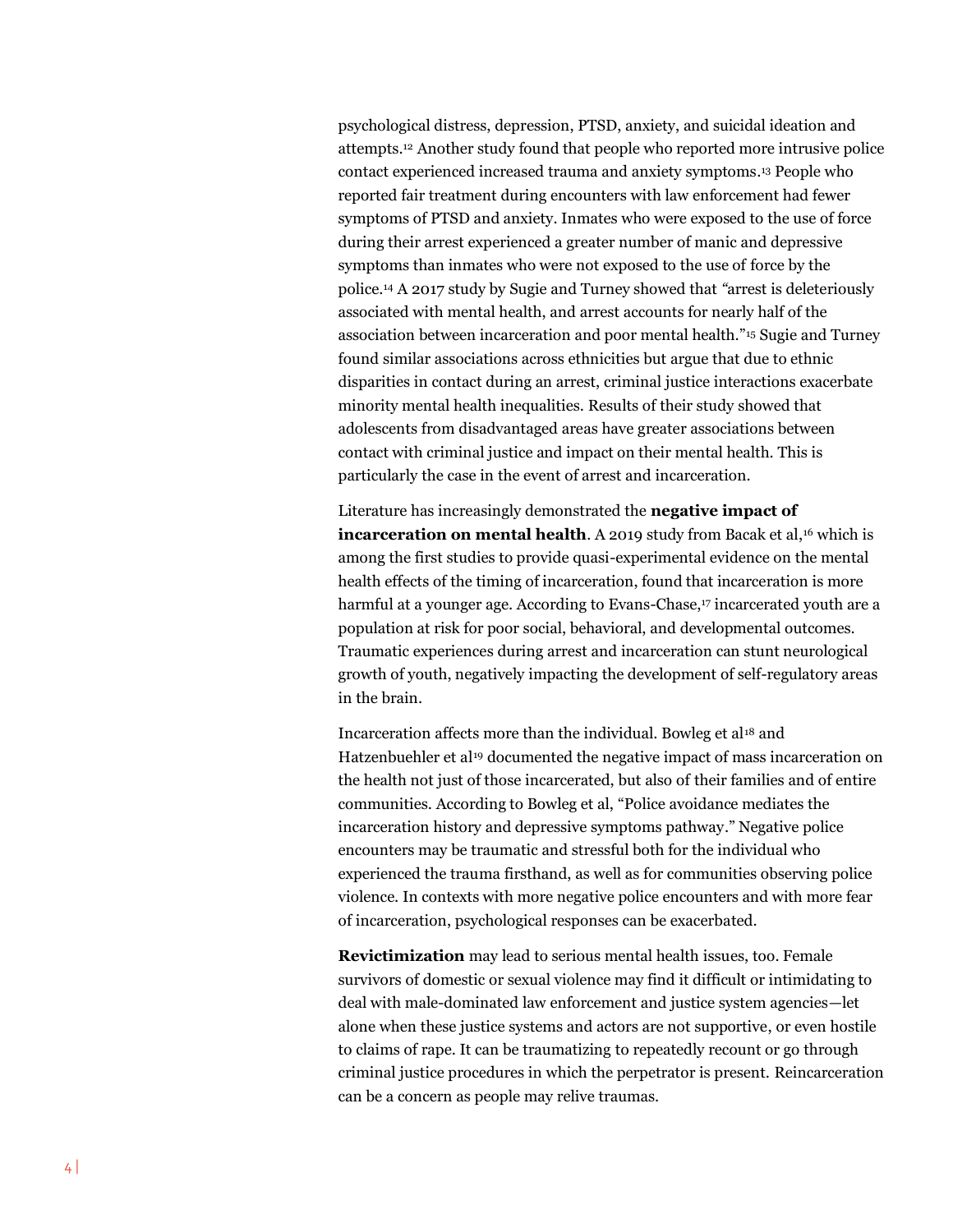Until recently, much of the conventional research on mental health and justice actors concentrated on how justice actors themselves have an increased risk for trauma-related symptoms and negative mental health—with reason, as they are often exposed to violence, confrontation, and traumatic incidents. **Mental health problems among law enforcement personnel** are associated with work environment, agency culture, inconsistent shift scheduling, and presumably higher exposure to traumatic events and subsequent post-traumatic stress disorder. Further research and more data could investigate the consequences of police officers experiencing mental health stigmatization in police organizations, which may contribute to the mental health issues of individuals with whom they interact. However, the effect of police interactions on community members may be more harmful, as indicated in a study by Galovski et al<sup>20</sup> on the Ferguson Protests. It showed that, based on group comparisons, community members reported more symptoms of PTSD and depression than law enforcement personnel.

Fair and effective justice journeys are critical for building and maintaining trust in societies. Only by understanding how people interact with justice systems and their actors, can people-centered justice services be provided to help achieve fair outcomes. Recognizing how traumatic, violent, and stressful interactions with justice actors can lead to serious mental health problems should be central in understanding people's justice experiences all around the world. More often than not, justice actors lack the skills to address psychosocial issues during engagements. This chapter shows there is ample evidence in highincome countries of how traumatic interactions with the justice system often lead to a deterioration of mental health. More research and evidence-based data on these dynamics in low-income countries can further increase our understanding of people's justice journeys. By integrating this evidence from both low- and high-income countries into the design of justice systems, mental health and psychological support can be systematized in the daily practice of justice actors.

## **Mental health issues as cause for interaction with justice systems**

A vast amount of people that interact with justice actors **already have mental health issues**. A study in New York State matching approximately 600,000 people against public mental health records found a major mental illness diagnosis was associated with more than a 50 percent increase in the odds of a jail sentence for misdemeanor arrestees.<sup>21</sup> The data shows an overrepresentation of people with mental illness in criminal justice systems. A study by Dierkhising et al<sup>22</sup> reports that youth who have interacted with justice

Recognizing how traumatic, violent, and stressful interactions with justice actors can lead to serious mental health problems should be central in understanding people's justice experiences all around the world.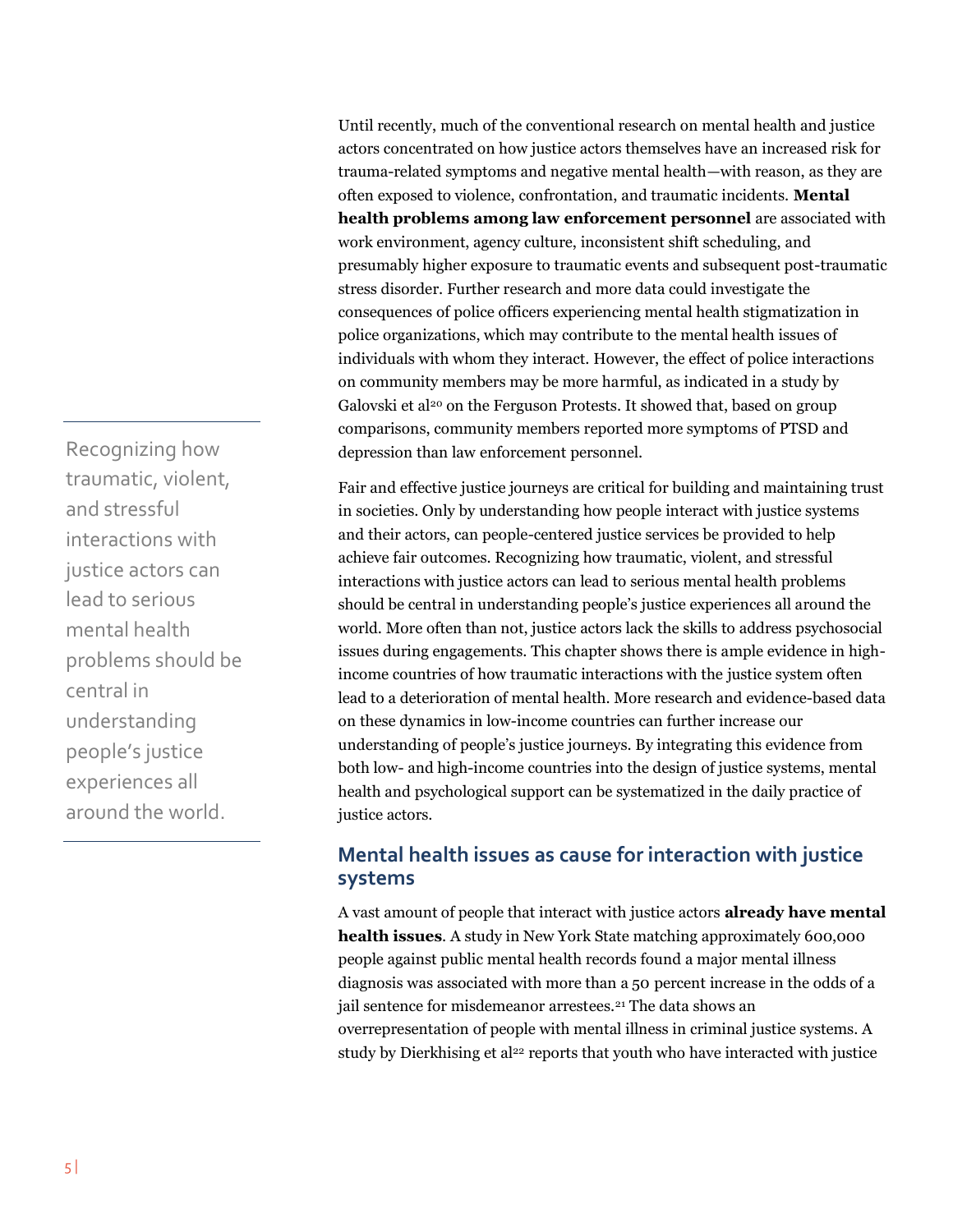systems have high rates of trauma exposure. Often, the trauma began early in life and persists over time.

A recent study by McMillan et al<sup>23</sup> found that almost 80 percent of women prisoners in Scotland have a history of significant head injury, **mostly resulting from domestic violence and abuse**. It is already recognized that women in prison are more vulnerable because of histories of abuse and problematic substance use, but the study demonstrates that histories of significant head injuries need to be included when developing criminal justice policy and interventions to reduce mental health morbidity. McMillan states "there is a need to recognize these vulnerabilities at an early stage, including at the first contact with the criminal justice system, to assess these women and provide long-term support." This suggests a vicious cycle of negative mental health and criminal justice interactions.

Justice systems are broader than criminal justice alone, and mental health issues go beyond engagements with criminal justice systems. The *Justice for All*  report showed how 1.5 billion people have justice problems they cannot resolve. **Debts, evictions, and parental separation or divorce** are just three of many examples of justice problems in the area of civil and administrative law with a potential negative impact on mental health.

A study by Hojman, Miranda, and Ruiz-Tagle, <sup>24</sup> using a sample of 10,900 Chilean households, found that depressive symptoms are higher for those who are **over-indebted**. People who transit from moderate to high debt levels face severe mental health challenges too. When debt levels reduce, the researchers saw a decrease in depressive symptoms as well. Another large longitudinal study among 8,400 young adults in the United States, analyzed by Sweet et al., showed that high financial debts are associated with "higher perceived stress and depression, worse self-reported general health, and higher diastolic blood pressure.*"* 25

Tsai and Huang<sup>26</sup> summarize how **evictions and the threat of losing a home** have severe negative effects on physical health (blood pressure), mental health (depression, anxiety, and suicide), and health-related behaviors (child maltreatment, smoking, and substance use). At the same time, they argue how mental health issues like substance use, aggression, and anxiety, are often catalysts for evictions—again we see a vicious cycle. A study by Muñoz et al<sup>27</sup> analyzed the perceived health status in Granada, Spain, of people in the process of eviction. The economic crisis of 2008 hit Spain particularly hard, and many people faced difficulties in paying rent or mortgages. People undergoing eviction processes were more likely to have poor physical and mental health.

Several perspectives shed different lights on **parental separation or divorce**. While separation or divorce can cause family instability, with a major

There are examples of how justice systems or actors already recognize and address mental health issues, such as access to justice centers in Argentina, one-stop centers in the occupied Palestinian Territories, centers for victims in Colombia and El Salvador, and *maisons de justice* in the Sahel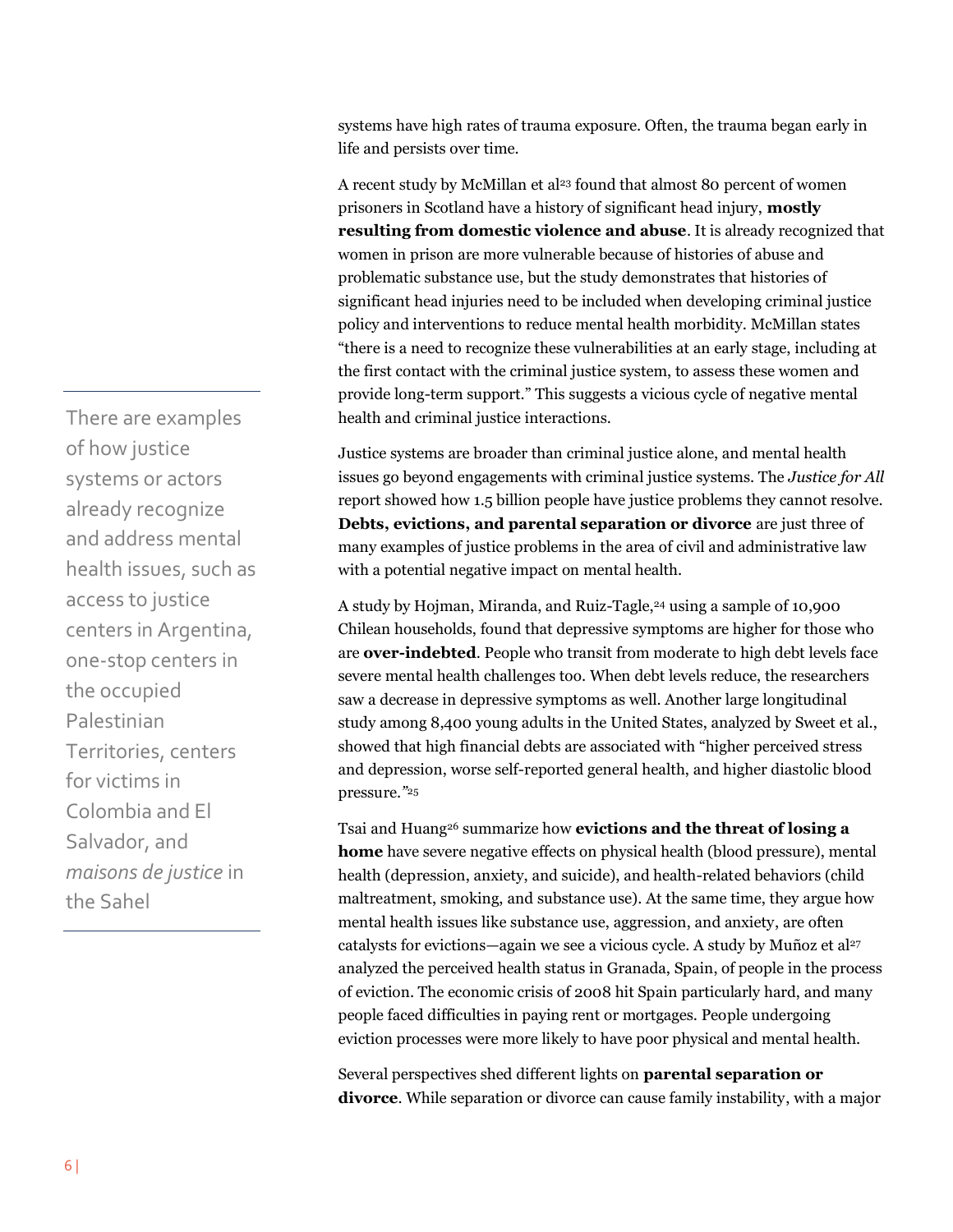Evictions, and the threat of losing a home, have severe negative effects on physical health (blood pressure), mental health (depression, anxiety, and suicide), and health-related behaviors (child maltreatment, smoking, and substance use).

health impact on children, breaking from unhealthy and violent marriages can also create positive change. It is important to keep in mind that the availability of divorce has opened the possibility for people to leave dysfunctional and abusive marriages. It has allowed people to find more compatible partners. At the same time, divorce introduces a great deal of stress in the lives of children. 28 An analysis by Uphold-Carrier and Utz<sup>29</sup> documented the long-term effects of parental divorce on a child's mental health and familial solidarity. According to the study, children who experienced parental divorce had a higher risk of depression. D'Onofrio and Emery<sup>30</sup> state that children of separated parents are overrepresented in the mental health system and argue for structured interventions offering psychosocial support to parents and children during parental separation or divorce. There are many ways to go through a divorce, and while all are complicated and painful, they may differ in impact. Where acrimonious divorces can have a high negative impact on children and parents, a healthier divorce can lead to positive change and less negative impact on children. Messy divorces are often a result of the inability of parents to resolve problems without deteriorating or escalating impact and due to their adversarial model, justice systems can contribute to further escalation. From a mental health perspective, it makes sense to argue that justice actors should strive to prevent escalation by providing guidance during the separation and supporting coping through grief and loss. When justice systems and actors put people at the center of separation processes, they may reduce or prevent justice and mental health problems in the short and long term.

The **impact of legal problems is even more substantial for those furthest behind.** A legal needs survey in Australia, which collected data from 20,000 Australian individuals, showed that disadvantaged individuals had more difficulties to resolve their fines problems, both financially and legally, which a negative impact on their financial situation as well as their physical and mental health.<sup>31</sup> It may be stating the obvious to deduce a downward spiral, while this vicious cycle could be broken by ensuring appropriate assistance to handle their fines problems.

Fortunately, there are examples of how justice systems or actors already recognize and address mental health issues, such as **access to justice centers** in Argentina,<sup>32</sup> **one-stop centers** in the occupied Palestinian Territories, 33 **centers for victims** in Colombia<sup>34</sup> and El Salvador,<sup>35</sup> and *maisons de justice* in the Sahel. Some **specialized courts** acknowledge mental health, like South Sudan's Gender-Based Violence Court, which includes psychosocial support in its structures, 36 and a Colombian court ordering psychosocial programs for children and youth who were forcibly recruited by paramilitary forces during the civil war. <sup>37</sup> **Alternative dispute mechanisms** or **mediation efforts** sometimes make reference to the mental health of people. Moreover, it is promising to see how the **juvenile justice** system increasingly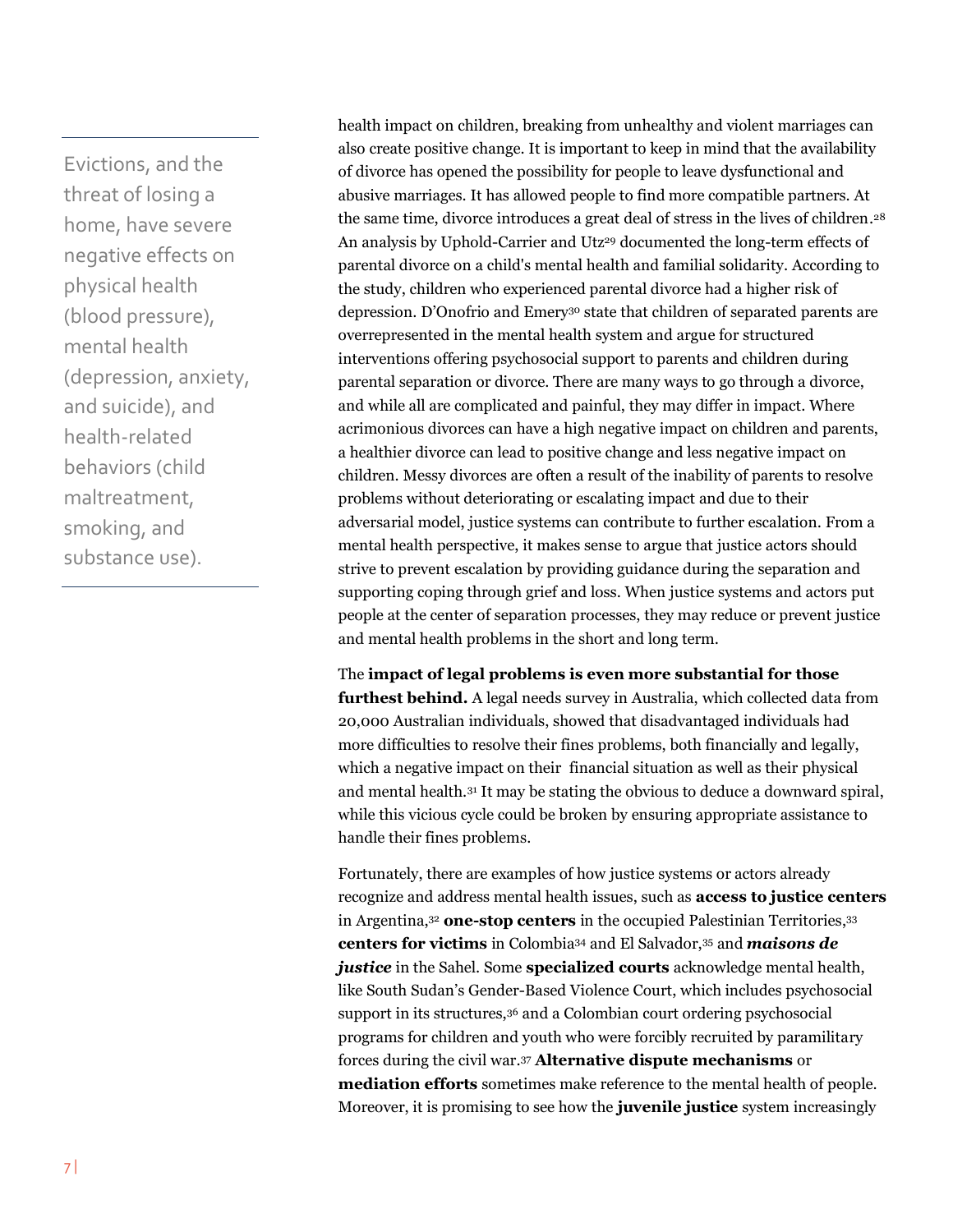studies the realms of brain development, cognitive development, and psychosocial and socio-emotional development. Other promising processes on justice for children include the 2011 renewal of the Convention on the Rights of the Child, which refers to protect the mental health of children,<sup>38</sup> and the establishment of a multi-agency initiative on Justice for Children in 2019. The initiative builds on the work of the earlier mentioned Task Force on Justice and made a call for action to ensure that all children live peaceful, just, and inclusive lives. Children require child-friendly and gender-sensitive justice systems that are specialized and meet their justice needs. This includes recognizing and taking steps to address the ways in which the approach of justice actors may contribute to the poor mental health of children. 39

Similar to the previous section, the research and data found was mostly conducted in high-income countries. This research shows how justice problems, including criminal, civil, and administrative problems, have a significant impact on the mental health and wellbeing of people and communities, and vice versa. People-centered justice starts with understanding of people's justice needs in order to design solutions to respond to them. The given data shows the need to include mental health in our understanding of people's needs and efforts to design responsive justice solutions. At the same time, this policy note found little evidence on the relationship between mental health issues and interaction with justice systems and actors in low- and (lower) middle-income countries and suggests the need for further empirical research on these dynamics.

## **Conclusion and recommendations**

**The linkages between mental health and justice systems are present but often not explicitly addressed or taken into account.** This note brings together relevant research, shows the potential negative impact of justice systems and actors on the mental health and psychosocial wellbeing of people, and underscores how negative mental health can be a cause for interaction with justice systems.

There are various clear-cut examples of justice initiatives that recognize and address the mental health and psychosocial needs of people—for instance, onestop-centers. At the same time, **there is a need for further research and more available data on the dynamics between justice systems and the mental health of people in low-income countries**. Literature on these dynamics in low-income countries is more difficult to find, where they are present but may only be captured in more anecdotal evidence.

More and better empirical evidence and data can contribute to influencing national justice strategies and programming that recognizes and addresses the mental health of people all around the world. When these strategies and programs put people and their needs at the center of justice, they should take

#### **Acknowledgments**

Thanks to Maaike de Langen, Paige Arthur, and Céline Monnier of NYU's Center on International Cooperation for their comments, insights, and contributions.

This paper is a cooperation between the Pathfinders for Peaceful, Just and Inclusive Societies and the Prevention and Peacebuilding program at the Center on International Cooperation at NYU.

CIC and the Pathfinders for Peaceful, Just and Inclusive Societies are grateful for the support of the Netherlands' Ministry of Foreign Affairs and the Charles Stewart Mott Foundation.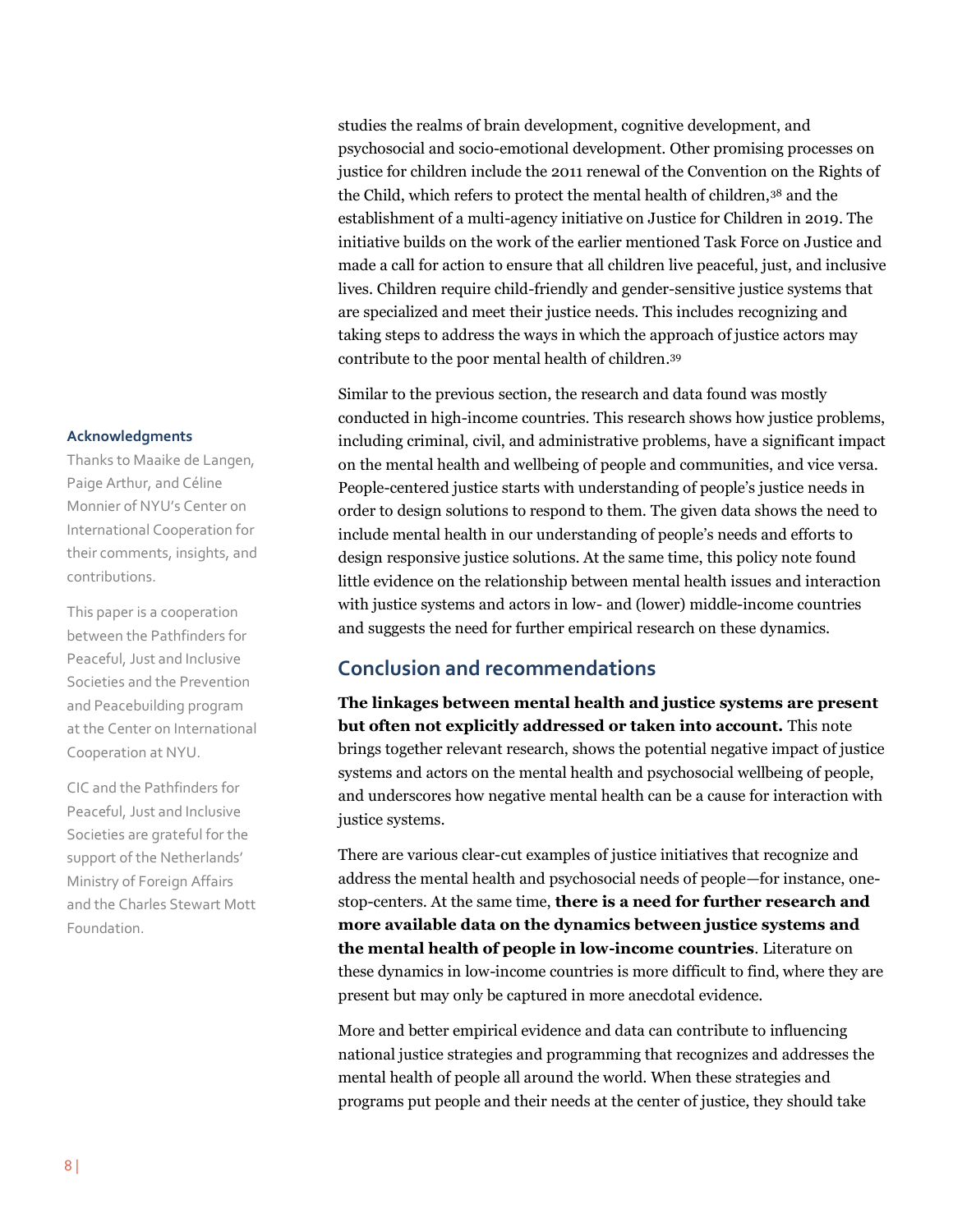into account mental health and psychosocial wellbeing as part of people's justice problems. In doing so, the negative effects of the dynamics between justice systems and actors and the mental health of people can be addressed in a more systematized way. In doing so, justice systems and actors can go upstream and find out why people are falling in the river.

#### **Center on International Cooperation** 726 Broadway, Suite 543

New York, NY 10003

The Center on International Cooperation is a non-profit research center housed at New York University. Our vision is to advance effective multilateral action to prevent crises and build peace, justice, and inclusion.

The  $C_0$ center effecti justice

#### **Pathfinders for Peaceful, Just and Inclusive Societies**

726 Broadway, Suite 543 New York, NY 10003

The Pathfinders for Peaceful, Just and Inclusive Societies is a group of countries, international organizations, global partnerships, civil society, and the private sector that work to accelerate the delivery of the SDG targets for peace, justice and inclusion (SDG16+). Pathfinders is hosted by the NYU Center on International Cooperation.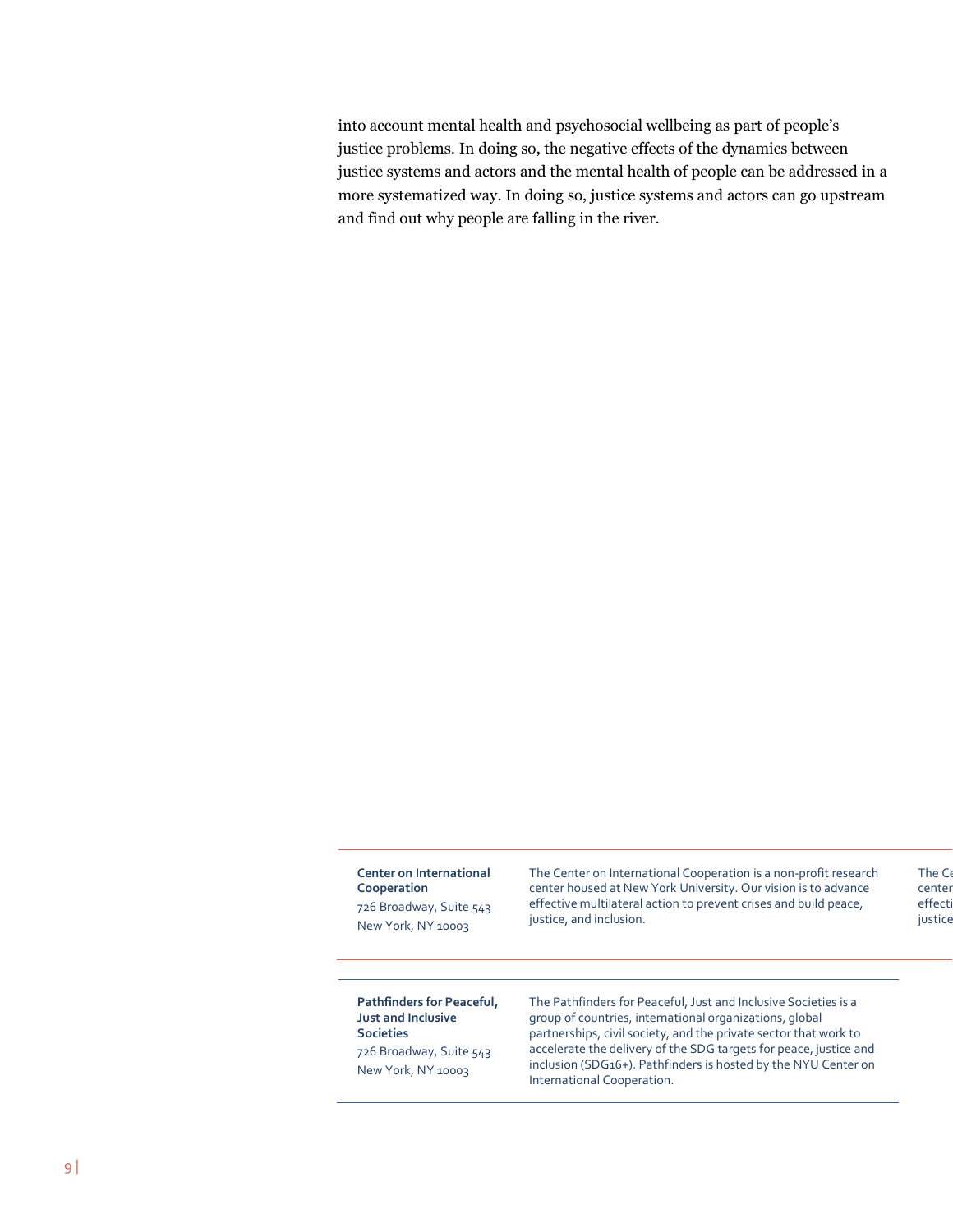## **Endnotes**

<sup>1</sup> United Nations, "Our Common Agenda | United Nations" (United Nations, 2021), https://www.un.org/en/un75/common-agenda.

<sup>2</sup> Pathfinders for Peaceful Just and Inclusive Societies, "Justice in a Pandemic - Briefing Three: Justice for All and the Social Contract in Peril" (New York, 2021), https://www.justice.sdg16.plus/justice-in-a-pandemic.

<sup>3</sup> "Mental Health Disorder Statistics | Johns Hopkins Medicine," 2021, accessed November 23, 2021,

https://www.hopkinsmedicine.org/health/wellness-and-prevention/mental-health-disorder-statistics.

<sup>4</sup> "Zahlen Und Fakten - Schwerpunkte - DGPPN Gesellschaft," accessed December 4, 2021,

https://www.dgppn.de/schwerpunkte/zahlenundfakten.html.

<sup>5</sup> "The Shocking State Of Mental Health In South Africa," accessed December 4, 2021, https://www.sacap.edu.za/blog/managementleadership/mental-health-south-africa/.

<sup>6</sup> Rajesh Sagar et al., "The Burden of Mental Disorders across the States of India: The Global Burden of Disease Study 1990–2017," *The Lancet Psychiatry* 7, no. 2 (February 1, 2020): 148–61, https://doi.org/10.1016/S2215-0366(19)30475-4/ATTACHMENT/94950987-897D-47FD-BFAC-AEB075CD4AEA/MMC1.PDF.

<sup>7</sup> Task Force on Justice, "Task Force on Justice, Justice for All - Final Report" (New York, 2019), https://www.justice.sdg16.plus/report. <sup>8</sup> Ibid.

<sup>9</sup> Ibid.

<sup>10</sup> HiiL, "Assessing Justice Needs Across the United States" (The Hague, 2021), https://www.hiil.org/projects/assessing-justice-needs-accross-the-us/. <sup>11</sup> "Journey To Extremism In Africa – Drivers, Incentives and the Tipping Point for Recruitment," United Nations Development Programme Regional Bureau for Africa, 2017, https://journey-to-extremism.undp.org/.

<sup>12</sup> Melissa N. McLeod et al., "Police Interactions and the Mental Health of Black Americans: A Systematic Review," *Journal of Racial and Ethnic Health Disparities 2019 7:1* 7, no. 1 (September 3, 2019): 10–27, https://doi.org/10.1007/S40615-019-00629-1.

<sup>13</sup> Amanda Geller et al., "Aggressive Policing and the Mental Health of Young Urban Men," *American Journal of Public Health* 104, no. 12 (December 1, 2014): 2321–27, https://doi.org/10.2105/AJPH.2014.302046.

<sup>14</sup> Benjamin Meade, Benjamin Steiner, and Charles Klahm, "How Police Use of Force at Arrest Can Lead to Greater Mental Health Problems among Prison Inmates.," November 9, 2015, http://blogs.lse.ac.uk/usappblog/.

<sup>15</sup> Naomi F. Sugie and Kristin Turney, "Beyond Incarceration: Criminal Justice Contact and Mental Health:,"

*Https://Doi.Org/10.1177/0003122417713188* 82, no. 4 (July 24, 2017): 719–43, https://doi.org/10.1177/0003122417713188.

<sup>16</sup> Valerio Baćak, Lars H. Andersen, and Jason Schnittker, "The Effect of Timing of Incarceration on Mental Health: Evidence from a Natural Experiment," *Social Forces* 98, no. 1 (September 1, 2019): 303–28, https://doi.org/10.1093/SF/SOY102.

<sup>17</sup> Michelle Evans-Chase, "Addressing Trauma and Psychosocial Development in Juvenile Justice-Involved Youth: A Synthesis of the Developmental Neuroscience, Juvenile Justice and Trauma Literature," *Laws 2014, Vol. 3, Pages 744-758* 3, no. 4 (October 21, 2014): 744–58, https://doi.org/10.3390/LAWS3040744.

<sup>18</sup> Lisa Bowleg et al., "Negative Police Encounters and Police Avoidance as Pathways to Depressive Symptoms among US Black Men, 2015–2016," *American Journal of Public Health* 110 (January 1, 2020): S160–66, https://doi.org/10.2105/AJPH.2019.305460.

<sup>19</sup> Mark L Hatzenbuehler et al., "The Collateral Damage of Mass Incarceration: Risk of Psychiatric Morbidity Among Nonincarcerated Residents of High-Incarceration Neighborhoods.," *American Journal of Public Health* 105, no. 1 (January 13, 2015): 138–43, https://doi.org/10.2105/AJPH.2014.302184.

<sup>20</sup> Tara E. Galovski et al., "Exposure to Violence During Ferguson Protests: Mental Health Effects for Law Enforcement and Community Members," *Journal of Traumatic Stress* 29, no. 4 (August 1, 2016): 283–92, https://doi.org/10.1002/JTS.22105.

<sup>21</sup> Donna Hall et al., "Major Mental Illness as a Risk Factor for Incarceration," *Https://Doi.Org/10.1176/Appi.Ps.201800425* 70, no. 12 (September 4, 2019): 1088–93, https://doi.org/10.1176/APPI.PS.201800425.

<sup>22</sup> Carly B. Dierkhising et al., "Trauma Histories among Justice-Involved Youth: Findings from the National Child Traumatic Stress Network," *European Journal of Psychotraumatology* 4, no. SUPPL. (2013),

https://doi.org/10.3402/EJPT.V4I0.20274/SUPPL\_FILE/ZEPT\_A\_11814659\_SM0001.PDF.

<sup>23</sup> Tom M. McMillan et al., "Associations between Significant Head Injury and Persisting Disability and Violent Crime in Women in Prison in Scotland, UK: A Cross-Sectional Study," *The Lancet Psychiatry* 8, no. 6 (June 1, 2021): 512–20, https://doi.org/10.1016/S2215-0366(21)00082-1.

<sup>24</sup> Daniel A. Hojman, Álvaro Miranda, and Jaime Ruiz-Tagle, "Debt Trajectories and Mental Health," *Social Science & Medicine* 167 (October 1, 2016): 54–62, https://doi.org/10.1016/J.SOCSCIMED.2016.08.027.

<sup>25</sup> Elizabeth Sweet et al., "The High Price of Debt: Household Financial Debt and Its Impact on Mental and Physical Health," *Social Science & Medicine* 91 (August 1, 2013): 94–100, https://doi.org/10.1016/J.SOCSCIMED.2013.05.009.

<sup>26</sup> Jack Tsai and Minda Huang, "Systematic Review of Psychosocial Factors Associated with Evictions," *Health & Social Care in the Community* 27, no. 3 (May 1, 2019): e1–9, https://doi.org/10.1111/HSC.12619.

<sup>27</sup> Julia Bolívar Muñoz et al., "[The Health of Adults Undergoing an Eviction Process].," *Gaceta Sanitaria* 30, no. 1 (November 6, 2015): 4–10, https://doi.org/10.1016/J.GACETA.2015.10.002.

<sup>28</sup> PR Amato - Društvena istraživanja: časopis za opća društvena and undefined 2014, "The Consequences of Divorce for Adults and Children: An Update," *Hrcak.Srce.Hr*, accessed November 23, 2021, https://doi.org/10.5559/di.23.1.01.